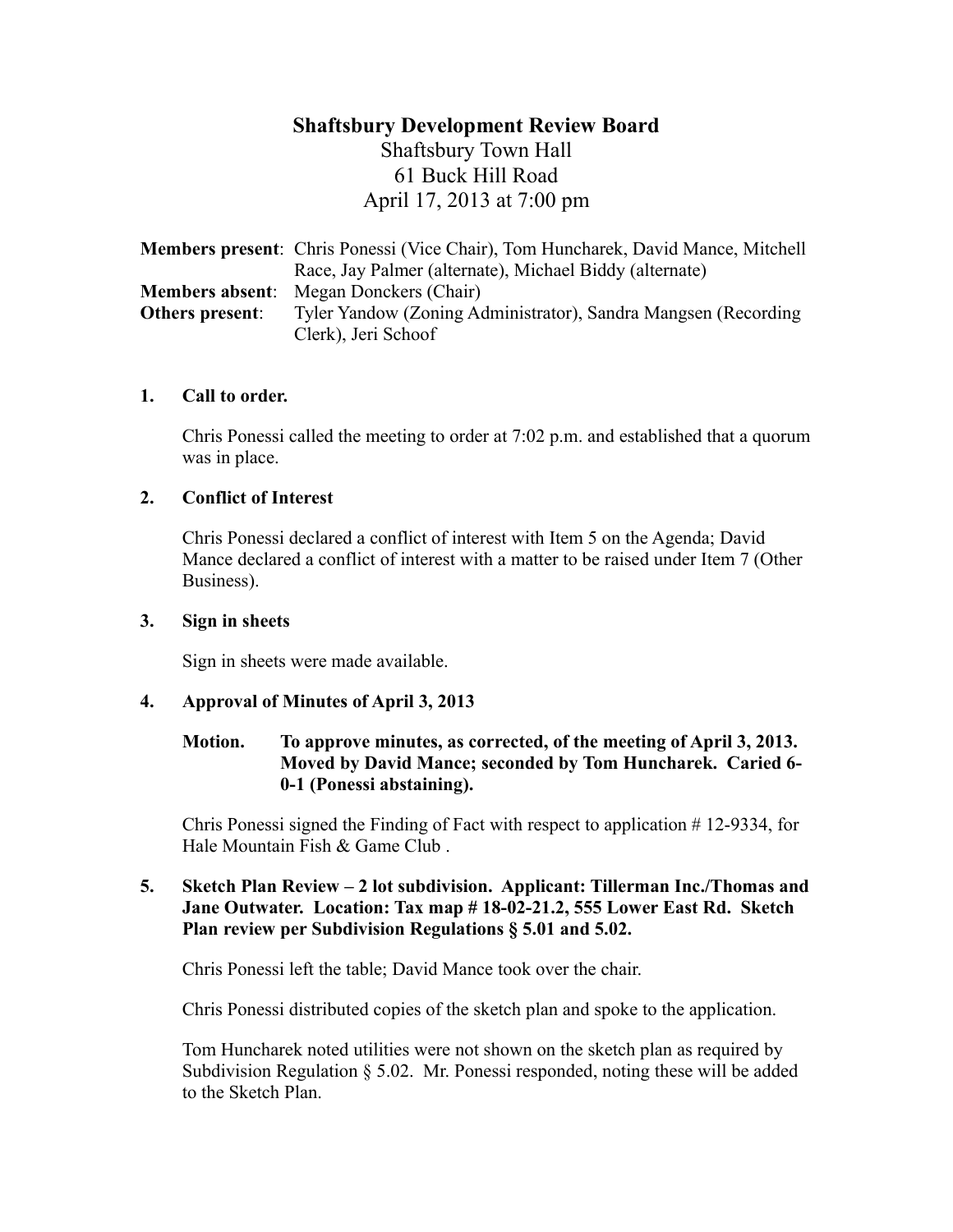Chris Ponessi asked that the subdivision be classified as minor. If that decision is made, he will then move on to formal plat submission.

### **Motion. To classify the proposed subdivision as minor. Moved by Tom Huncharek; seconded by Jay Palmer. Carried 6-0-0.**

Tyler Yandow will schedule the Public Hearing for May 15.

Chris Ponessi returned to the table and resumed the chair

## **6. Public comment.**

There was none.

David Mance left the table.

## **7. Other business.**

A) Sketch Plan Review of Boundary Line Adjustment per Subdivision Regulation § 5.01. Applicants: Dick and Allyn Lindsey, and Dale and Megan Snide. Location: Tax map # 15-20-26 and 15-20-27, 164 VT Rt 67. Dale and Megan Snide, Dick Lindsey. Subdivision Permit # 12-9264.

David Mance provide background information relevant to the application. The original application had been withdrawn and is now being resubmitted. Chris Ponessi spoke in support of approving the application.

## **Motion. To regard this application as a lot line adjustment and to schedule the required public hearing for May 15, 2013. Moved by Mitchell Race; seconded by Tom Huncharek. Carried 6-0-0.**

David Mance returned to the table.

B) Tyler Yandow announced a training seminar and invited members to attend. Cost is \$60 with advance registration; David Mance noted that those Board members wishing to attend may draw on the training budget for support.

C) Tom Huncharek reported that Selectboard has approved a conflict of interest policy, which is to be applied to all town committees. More information will be forthcoming about that policy.

# **8. Adjournment.**

## **Motion. To adjourn the meeting. Moved by Tom Huncharek; seconded by Jay Palmer. Carried unanimously.**

The meeting was adjourned at 8:45 p.m.